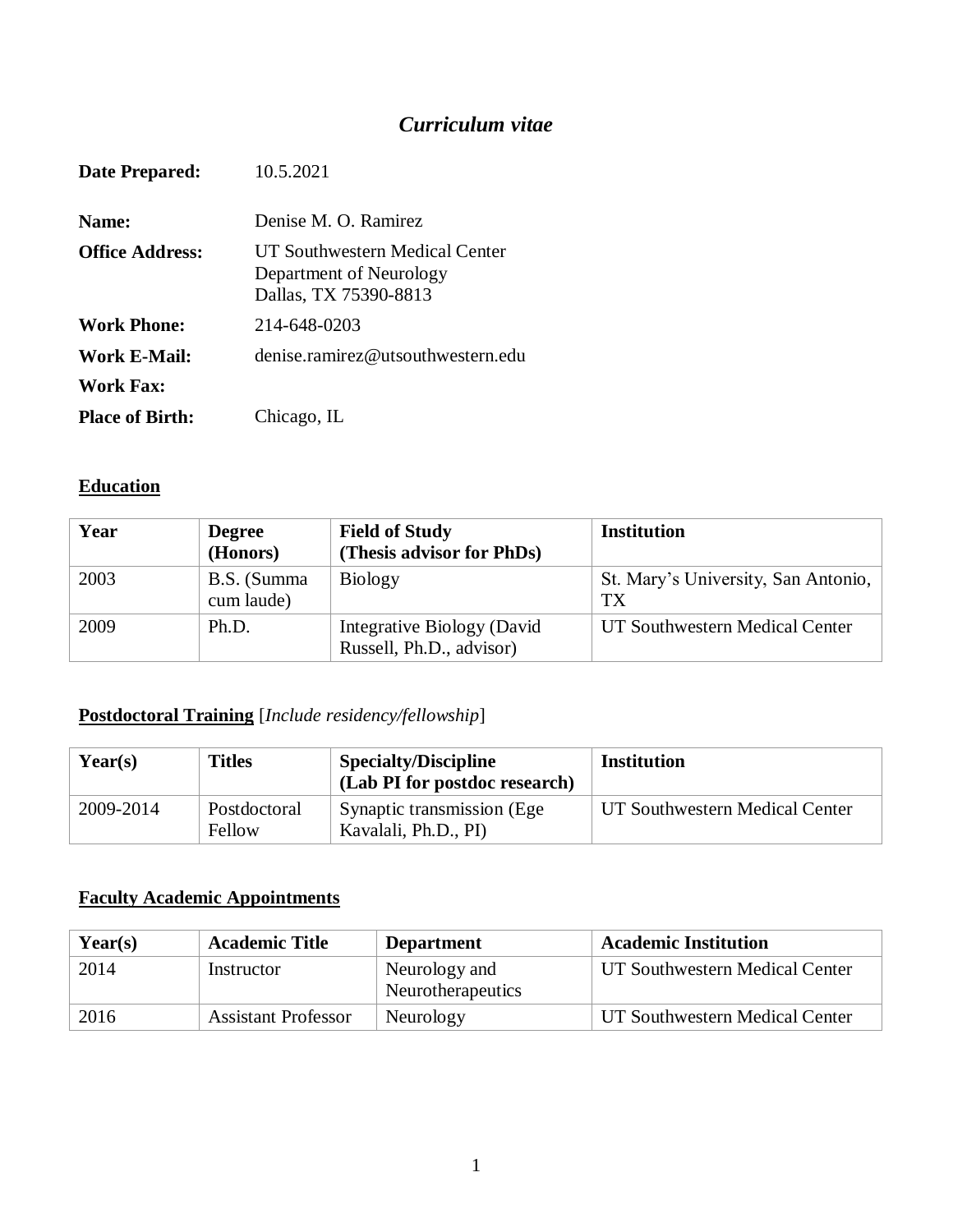## **Major Administrative/Leadership Positions**

| $\text{Year}(s)$                                                                                                                                                                                                                                                                                                                                                                                                                                                                               | <b>Position Title</b>                         | <b>Institution</b>             |
|------------------------------------------------------------------------------------------------------------------------------------------------------------------------------------------------------------------------------------------------------------------------------------------------------------------------------------------------------------------------------------------------------------------------------------------------------------------------------------------------|-----------------------------------------------|--------------------------------|
| 2014-2020                                                                                                                                                                                                                                                                                                                                                                                                                                                                                      | Core Manager, Whole Brain Microscopy Facility | UT Southwestern Medical Center |
| As the inaugural Core Manager, I organized the facility's implementation, expansion and ongoing<br>operations. I have spearheaded efforts to bring Whole Slide Imaging (WSI), Serial Two-Photon<br>Tomography (STPT) and automated image analysis methods to UT Southwestern and external<br>investigators and was one of the first wave of UTSW cores to implement the iLab core facility<br>management platform.                                                                             |                                               |                                |
| 2020-Present                                                                                                                                                                                                                                                                                                                                                                                                                                                                                   | Director, Whole Brain Microscopy Facility     | UT Southwestern Medical Center |
| The WBMF user base has grown over five-fold to $\sim$ 200 active clients from 13 external institutions and 32<br>departments across UTSW under my leadership and is now designated as a UTSW Institutionally<br>Supported Core (ISC) to reflect the importance of the core operations to the campus community. I have<br>trained additional staff to expertly operate our instruments, to cater to the increasing demand while<br>maintaining a high bar for service and scientific discovery. |                                               |                                |
| 2020-Present                                                                                                                                                                                                                                                                                                                                                                                                                                                                                   | Director, Neuro-Models Facility               | UT Southwestern Medical Center |
| I was appointed as the Director of the Neuro-Models Facility in 2020 to reorganize its operations. The<br>restructured NMF has been successful in maintaining the unique behavioral testing, surgical and EEG<br>recording services critical for our user base (16 client labs and growing), while operating with close to<br>100% cost recovery.                                                                                                                                              |                                               |                                |

### **Committee Service (***Member, unless noted otherwise)*

| Year(s)      | <b>Name of Committee</b>            | <b>Institution/Organization</b>                                                                |
|--------------|-------------------------------------|------------------------------------------------------------------------------------------------|
| 2017         | <b>Neurology Research Committee</b> | UTSW Dept. of Neurology and<br>Neurotherapeutics                                               |
| 2018-Present | Advanced Imaging Initiative         | UTSW Depts. of Cell Biology,<br>Neuroscience, Neurology and<br><b>TAMU School of Dentistry</b> |
| 2021-Present | <b>OBI BioHPC Administrator</b>     | UTSW O'Donnell Brain Institute                                                                 |

### **Honors and Awards**

| Year | <b>Name of Honor/Award</b>                                                    | <b>Awarding Organization</b>                                                      |
|------|-------------------------------------------------------------------------------|-----------------------------------------------------------------------------------|
| 2004 | <b>Institutional Predoctoral NRSA</b>                                         | National Institutes of Health                                                     |
| 2006 | Best Poster Award,<br>Biochemistry and Molecular<br>Biology of Lipids section | American Society for Biochemistry and Molecular<br>Biology (ASBMB) Annual Meeting |
| 2006 | <b>Graduate Student Travel Award</b>                                          | <b>ASBMB</b> Annual Meeting                                                       |
| 2010 | Institutional Postdoctoral NRSA                                               | National Institute of Mental Health                                               |
| 2011 | <b>Individual Postdoctoral NRSA</b>                                           | National Institute of Mental Health                                               |
| 2014 | Young Investigator Award<br>(NARSAD)                                          | Brain and Behavior Research Foundation                                            |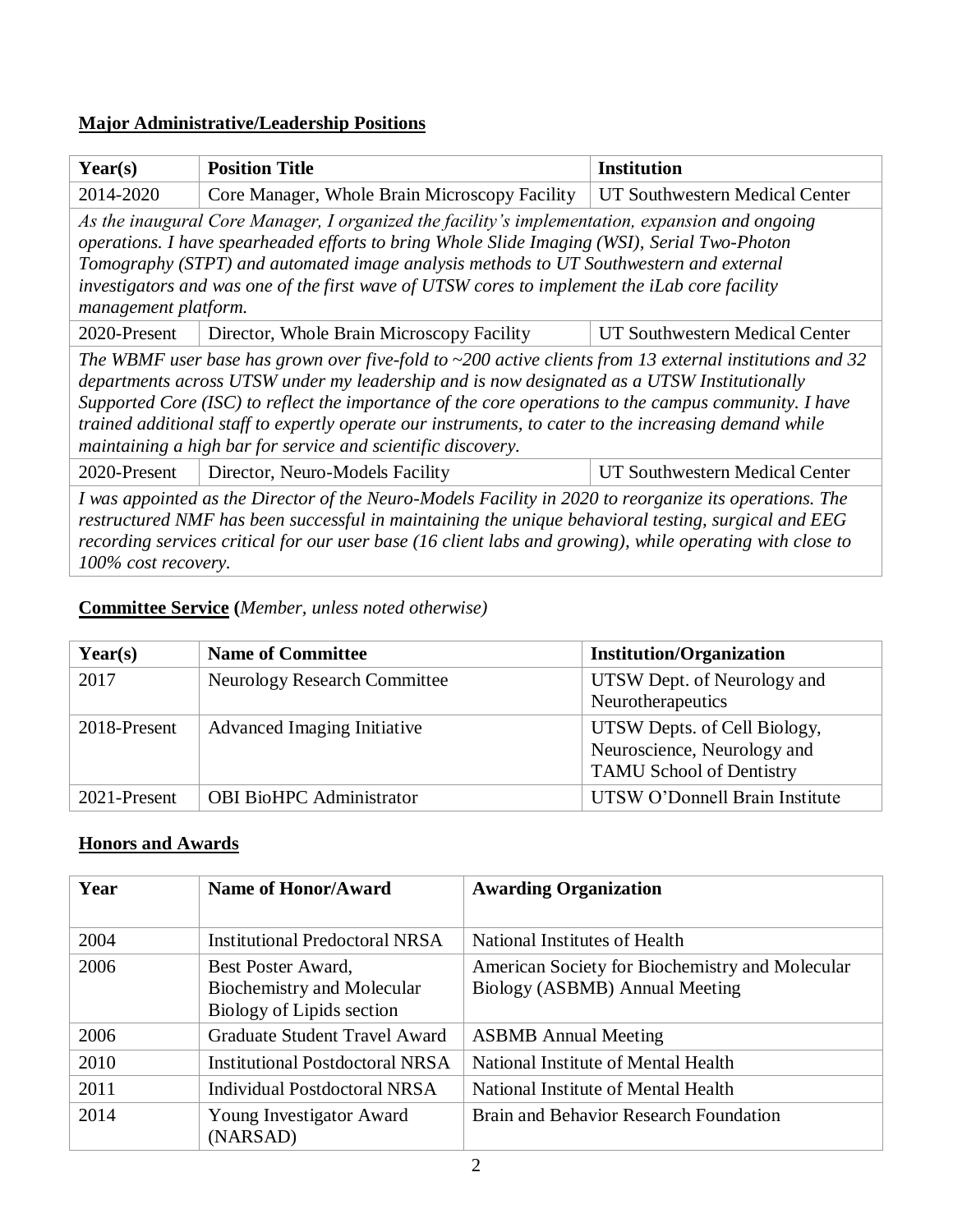### **Professional Societies** *[List all society committees, leadership, and course leadership roles here*]

| <b>Dates</b> | <b>Society Name, member</b>                             |
|--------------|---------------------------------------------------------|
| 2010-Present | Society for Neuroscience, member                        |
| 2019-Present | Association of Biomolecular Resource Facilities, member |

### **Editorial Activities**

| Year(s)      | <b>Journal Name</b>                                                                                                                                   |
|--------------|-------------------------------------------------------------------------------------------------------------------------------------------------------|
| 2013-Present | Ad Hoc reviewer for: Lipids, Neuropsychopharmacology, Advances in Medicine,<br>Journal of Neuroscience Research, Scientific Reports, Advanced Science |

# **Grant Support**

| Present | Grantor: Texas Alzheimer's Research and Care Consortium (TARCC)                                                                                                    |
|---------|--------------------------------------------------------------------------------------------------------------------------------------------------------------------|
|         | Title of Project: A Novel MRI Biomarker for Brain Tau Deposition                                                                                                   |
|         | Role: Co-I. Fang (Frank) Yu, PI.                                                                                                                                   |
|         | Annual amount and date (direct costs only to Denise Ramirez): \$2,724                                                                                              |
|         | Award period: 10/16/2020-10/15/2022                                                                                                                                |
|         | Total amount of award: \$4,548                                                                                                                                     |
|         |                                                                                                                                                                    |
|         | Grantor: National Institute of Neurological Diseases and Stoke (NINDS)                                                                                             |
|         | Title of Project: Cell Type Specific Genetic Manipulation to Dissect Cholinergic<br>Interneuron Function and Plasticity in a Symptomatic Model of DYT1<br>Dystonia |
|         | Role: Co-I. William Dauer, PI.                                                                                                                                     |
|         | Annual amount and date (direct costs only to Denise Ramirez): \$8,832                                                                                              |
|         | Award period: 2/1/2021-1/31/2026                                                                                                                                   |
|         | Total amount of award: \$46,274                                                                                                                                    |
|         |                                                                                                                                                                    |
|         | Grantor: Dr. Donald E. and Patsy Meier Fund for Cerebral Amyloid Angiopathy (CAA)<br>Research                                                                      |
|         | Title of Project: Assessment of baseline amyloid burden in mouse models of CAA and<br>prospective treatments                                                       |
|         | Role: Mark Goldberg and Denise Ramirez, Co-PIs                                                                                                                     |
|         | Award period: 1/1/2021-8/31/2022                                                                                                                                   |
|         | Total amount of award: \$150,000                                                                                                                                   |
|         |                                                                                                                                                                    |
| Pending | Grantor: National Institute of General Medical Sciences (NIGMS)                                                                                                    |
|         | Title of Project: High-performance slide scanner for multichannel fluorescence,<br>brightfield and polarization                                                    |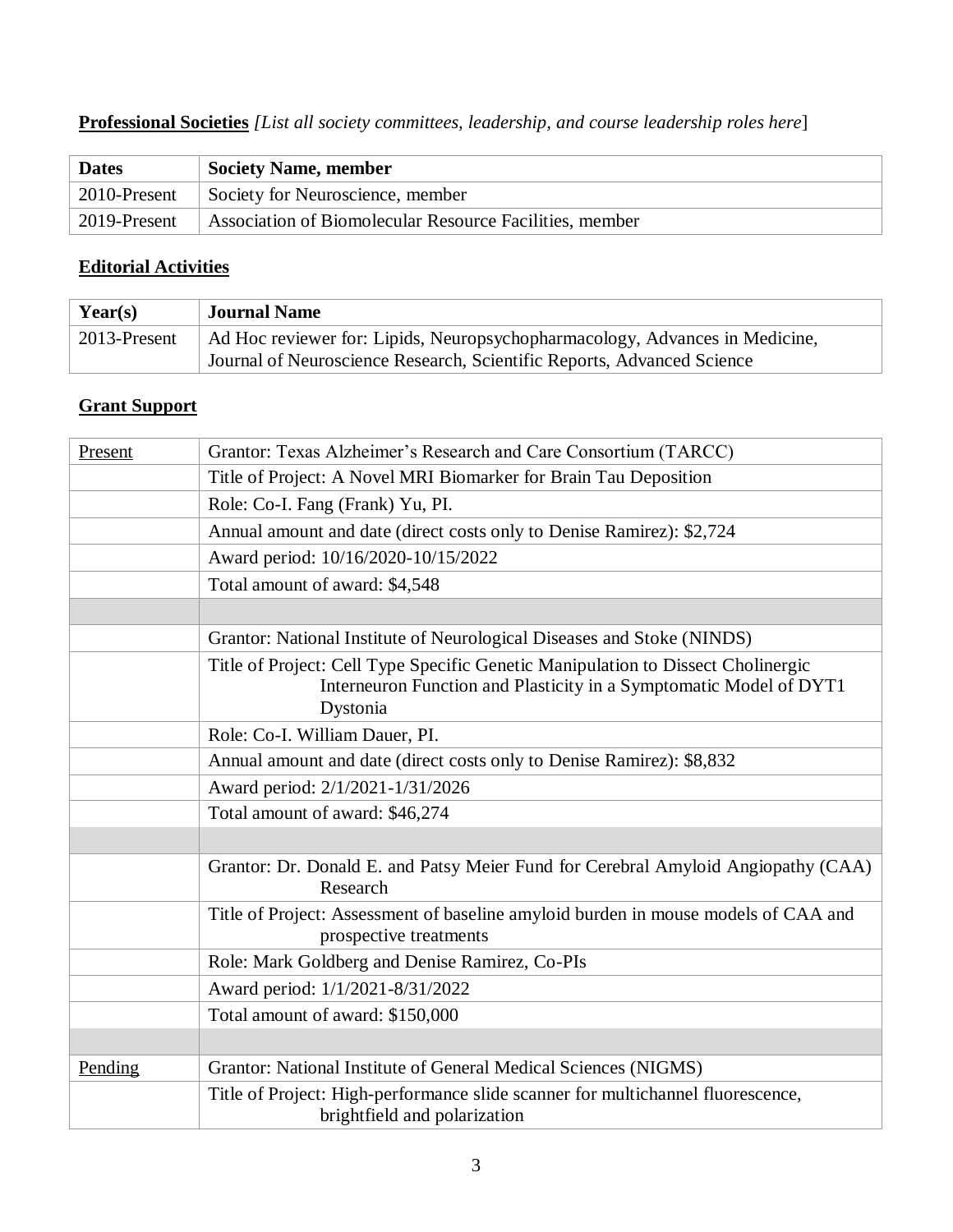| Role: PI                             |
|--------------------------------------|
| Total amount: \$207,781              |
| Council review date: Nov. 9-10, 2021 |

## **Teaching Activities**

| Year(s)                                                                  | <b>Activity</b>                                                                                                                                 |
|--------------------------------------------------------------------------|-------------------------------------------------------------------------------------------------------------------------------------------------|
|                                                                          | Medical and graduate school didactic and small group teaching                                                                                   |
| 2014-Present                                                             | One-on-one slide scanner training sessions, cumulatively over 300 training sessions<br>since $2014$                                             |
| 2017                                                                     | Co-leader with Dr. Woo-Ping Ge, Neurotechniques Journal Club (UTSW Neuroscience<br>Graduate Program)                                            |
| 2017, 2019,<br>2020, 2021*                                               | WBMF tour/demonstration for "Optical Microscopy for Biomedical Research"<br>graduate course directed by Dr. Kate Luby-Phelps (*virtual in 2021) |
| Postgraduate medical education (graduate & continuing medical education) |                                                                                                                                                 |
| 2019                                                                     | "Neuroimaging in Research" lecture for Neurology residents                                                                                      |
| Graduate Student Trainee Co-mentor                                       |                                                                                                                                                 |
| 2021                                                                     | Katherine Poinsatte (Mark Goldberg and Helen Lai, co-mentors)                                                                                   |

# **Invited Lectures** [*Since last promotion/appointment*]

| Year(s)               | <b>Title</b>                                                                                                                                                                   | <b>Location</b>                                                    |
|-----------------------|--------------------------------------------------------------------------------------------------------------------------------------------------------------------------------|--------------------------------------------------------------------|
| <b>Regional/Local</b> |                                                                                                                                                                                |                                                                    |
| 2017                  | Circuit mapping in mouse models of brain<br>injury and disease by serial two-photon<br>tomography (poster)                                                                     | Team Science Research Resources<br>Fair, UTSW CTM                  |
| 2017                  | Circuit mapping in mouse models of brain<br>injury and disease by serial two-photon<br>tomography (poster)                                                                     | Neuroscience<br>Graduate<br>Program<br><b>Annual Retreat, UTSW</b> |
| 2018                  | Progress and Expansion of the Whole Brain<br>Microscopy Facility: recent advances in<br>automated quantification of whole brain images                                         | Neurology WIPS, UTSW                                               |
| 2018                  | An automated image analysis pipeline for<br>registration and quantification of volumetric<br>serial two-photon images in animal models of<br>brain injury and disease (poster) | Neuroscience<br>Graduate<br>Program<br><b>Annual Retreat, UTSW</b> |
| 2019                  | Serial Two-Photon Tomography and Automated<br><b>Image Analysis Pipeline</b>                                                                                                   | Initiative<br>Advanced Imaging<br>Mini-<br>Symposium               |
| 2019                  | Progress and Expansion of the Whole Brain<br>Microscopy Facility: recent advances in                                                                                           | Neurology WIPS, UTSW                                               |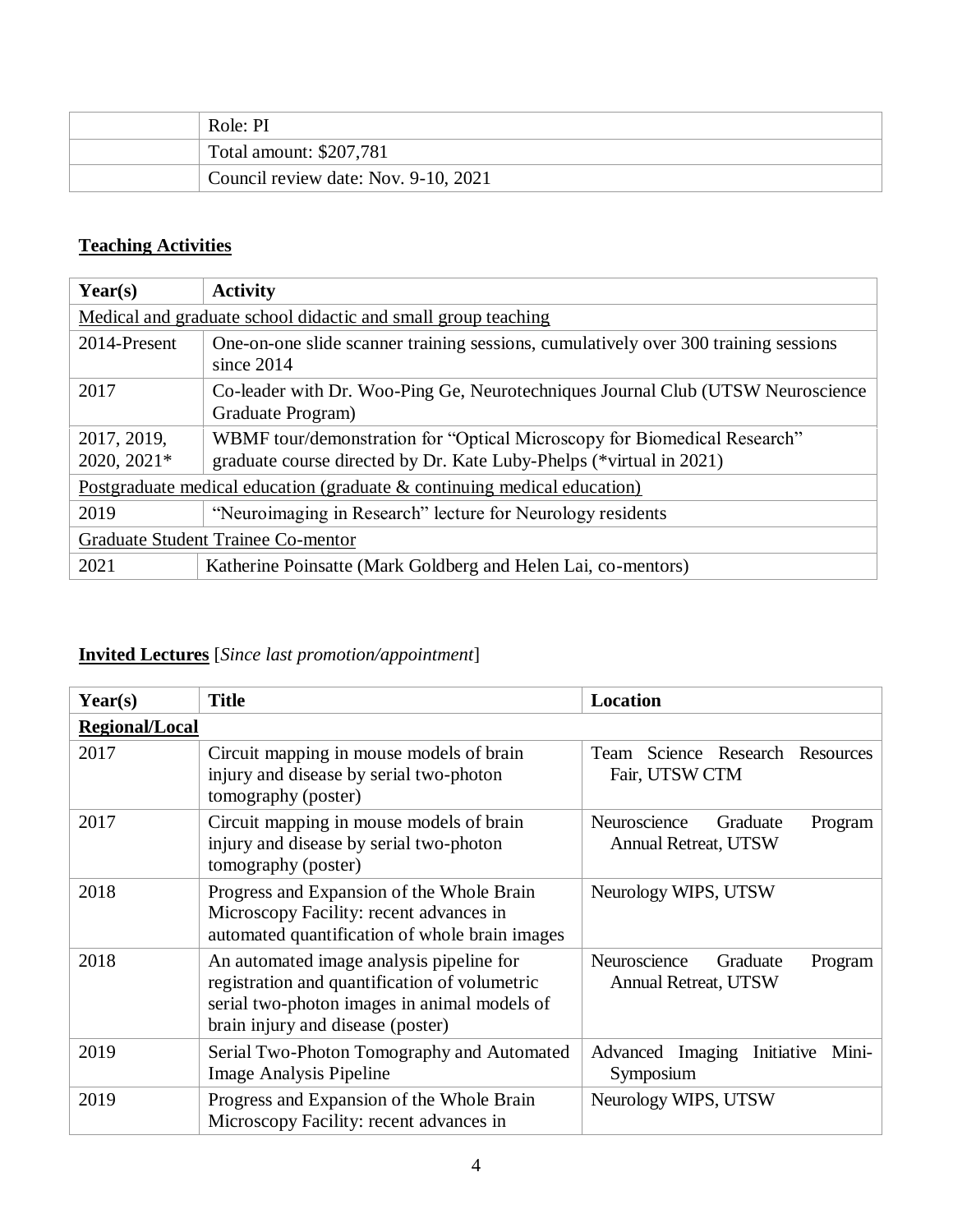|                 | automated quantification of whole brain images                                                                                                |                                                                                                                                 |
|-----------------|-----------------------------------------------------------------------------------------------------------------------------------------------|---------------------------------------------------------------------------------------------------------------------------------|
| 2021            | O'Donnell Brain Institute Research Resources<br>Seminar - Overview of the Whole Brain<br>Microscopy Facility and the Neuro-models<br>Facility | <b>UTSW</b><br>O'Donnell Brain Institute,<br>(virtual)                                                                          |
| 2022            | <b>TBD</b>                                                                                                                                    | Neurology Research Seminar, UTSW                                                                                                |
| <b>National</b> |                                                                                                                                               |                                                                                                                                 |
| 2019            | Mapping Brain Circuitry in Health and Disease<br>Using Serial Two-Photon Tomography                                                           | Nebraska Center for the Prevention of<br>Obesity Related Diseases (NPOD)<br>Annual Fall Symposium; Univ. of<br>Nebraska-Lincoln |
| 2021            | Serial Two-Photon Tomography and Automated<br><b>Image Analysis Pipeline</b>                                                                  | Arizona Imaging and Microanalysis<br>Society (AIMS) Annual Meeting<br>(virtual)                                                 |

#### **Technological and Other Scientific Innovations**

I developed monoclonal antibodies directed against the enzyme cholesterol 24-hydroxylase which were licensed to Millipore, Santa Cruz and Abcam.

[http://www.emdmillipore.com/US/en/product/Anti-Cholesterol-24-Hydroxylase-Antibody%2C](http://www.emdmillipore.com/US/en/product/Anti-Cholesterol-24-Hydroxylase-Antibody%2C-clone1A7,MM_NF-MAB2259)[clone1A7,MM\\_NF-MAB2259](http://www.emdmillipore.com/US/en/product/Anti-Cholesterol-24-Hydroxylase-Antibody%2C-clone1A7,MM_NF-MAB2259)

<http://www.scbt.com/datasheet-136148-cyp46-1f11-antibody.html>

<https://www.abcam.com/cyp46a1-antibody-1a7-bsa-and-azide-free-ab255757.html>

#### **Service to the Community**

| Year(s) | Role                                                                                                                                           | <b>Organization or</b><br>institution |
|---------|------------------------------------------------------------------------------------------------------------------------------------------------|---------------------------------------|
| 2017    | Oral presentation/demonstrations for Chancellor's Council<br>Meeting entitled "Peeking Inside: Visualizing brain injury<br>through microscopy" | UT System, UTSW                       |
| 2017    | Open House/WBMF grand re-opening                                                                                                               | <b>UTSW</b>                           |
| 2017    | <b>Haggerty Family Foundation WBMF tour/demonstration</b>                                                                                      | <b>UTSW</b>                           |
| 2017    | Interviewer for prospective medical students                                                                                                   | <b>UTSW Medical School</b>            |
| 2018    | "Inside Your Brain" lab demonstrations and oral<br>presentations for first annual "Science in the City" public<br>outreach event               | UTSW, Dallas Morning<br><b>News</b>   |
| 2018    | Lab demonstrations and oral presentations for Cary<br>Council members                                                                          | <b>UTSW</b>                           |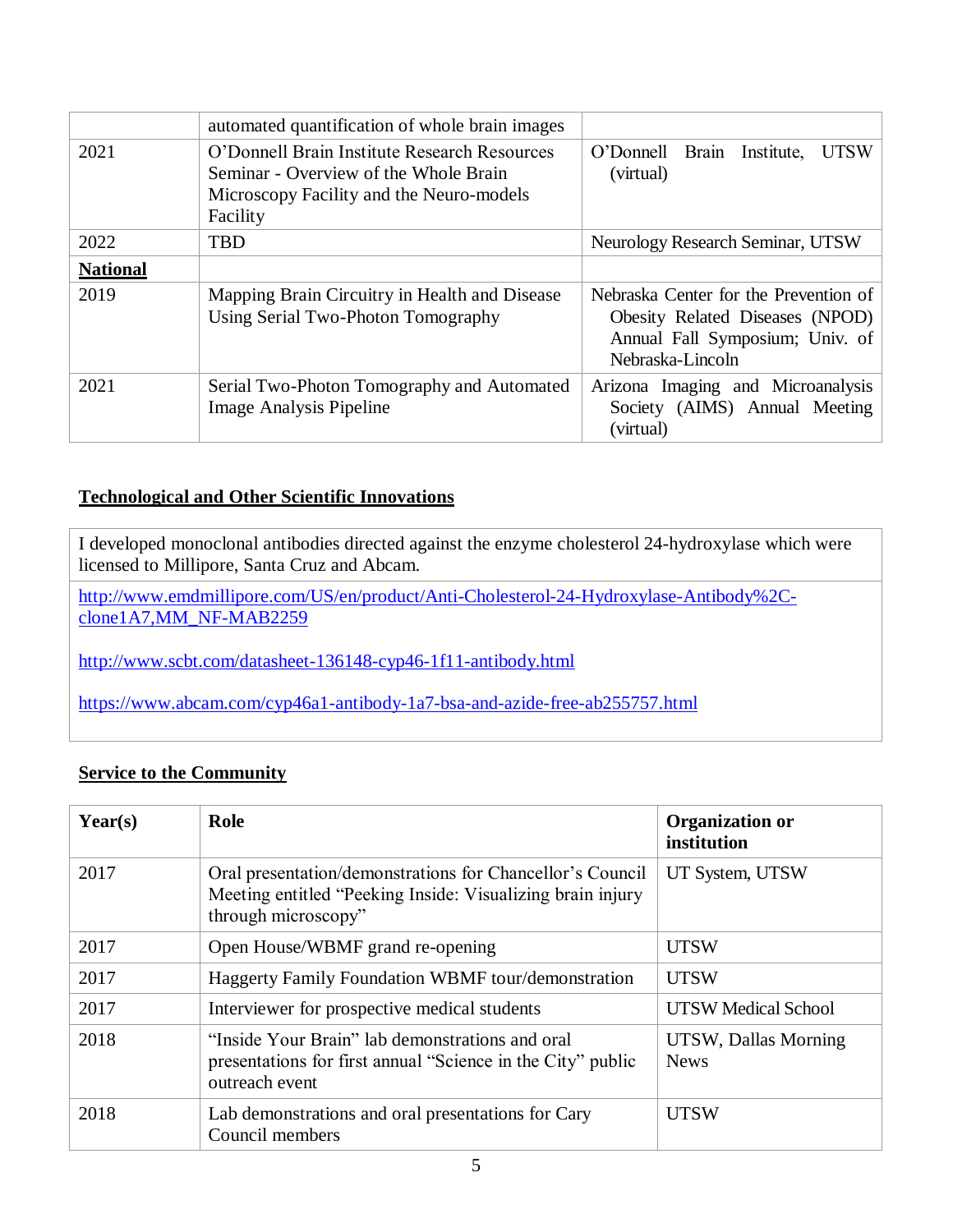| 2018      | Career Day presentation                                                                                                    | St. Maria Goretti Catholic<br>School, Arlington TX                     |
|-----------|----------------------------------------------------------------------------------------------------------------------------|------------------------------------------------------------------------|
| 2018      | "Hands on Healthcare" lab demonstrations/WBMF tours                                                                        | UTSW, Texas Legislature                                                |
| 2018      | Interviewer for prospective medical school students                                                                        | <b>UTSW Medical School</b>                                             |
| 2018      | "Neurosphere" immersive video presentation, UTSW 75th<br><b>Anniversary Signature Event</b>                                | UTSW, DHD Films                                                        |
| 2019      | WBMF tour/demonstration for visiting student regent                                                                        | UT System, UTSW                                                        |
| 2019      | Meier Family Foundation WBMF tour/demonstration                                                                            | <b>UTSW</b>                                                            |
| 2019      | Alzheimer's Lunch and Lab Tour                                                                                             | <b>UTSW</b> Center for<br>Alzheimer's and<br>Neurodegenerative Disease |
| 2019      | "Inside Your Brain" lab demonstrations and oral<br>presentations for annual "Science in the City" public<br>outreach event | UTSW, Dallas Morning<br><b>News</b>                                    |
| 2019      | WBMF tour for U.S. Army Futures Command                                                                                    | UTSW, UT System, U.S.<br>Army                                          |
| 2019      | WBMF tours (3) for Neurology residency recruitment of<br>research track applicants                                         | <b>UTSW Neurology</b>                                                  |
| 2019      | Dementia with Lewy Body Lunch and Lab Tour                                                                                 | UTSW O'Donnell Brain<br>Institute                                      |
| 2019      | Middle School Science Fair judge                                                                                           | St. Maria Goretti Catholic<br>School, Arlington TX                     |
| 2020      | Selected contributor to UTSW BrainArt 2020 exhibit<br>presented at 4 venues                                                | UTSW O'Donnell Brain<br>Institute                                      |
| 2020      | Developed virtual NL Research Labs Tour for prospective<br>Neurology residents and participated in virtual interviews      | <b>UTSW Neurology</b>                                                  |
| 2020-2021 | Interviewer for new hires to Neurology Finance Team (24<br>interviews; virtual)                                            | <b>UTSW Neurology</b>                                                  |
| 2020-2021 | Interviewer for faculty candidates (5 interviews; virtual<br>and/or in person)                                             | UTSW Neurology,<br>Neuroscience, Psychiatry                            |
| 2021      | Interviewer for prospective medical students (8)<br>interviews; virtual)                                                   | <b>UTSW Medical School</b>                                             |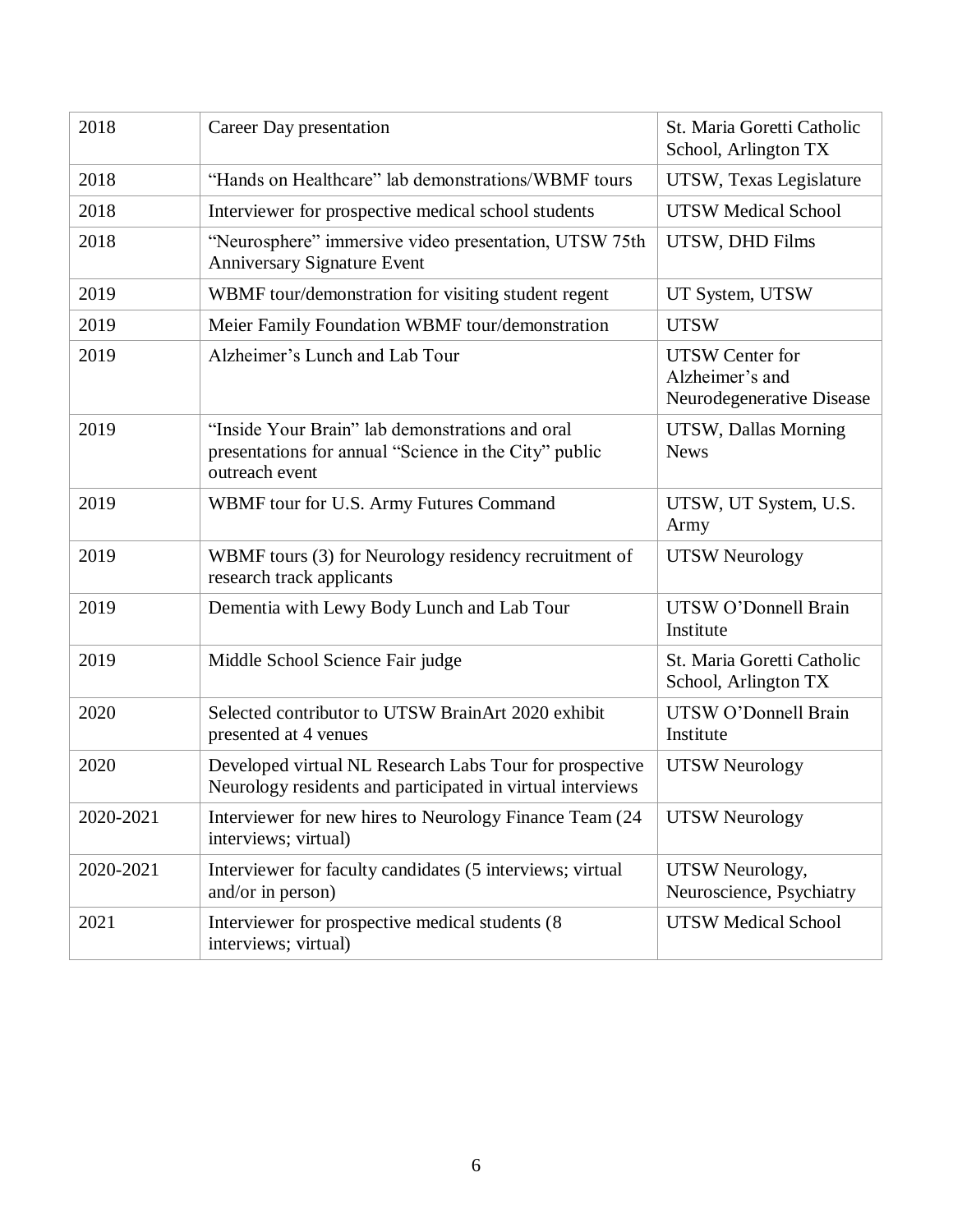### **Bibliography**

**Peer-Reviewed Publications** *(List in chronological order with complete pagination. Authors should be listed in the same order as they appear in the published article. Do not include abstracts or submitted works.)*

#### Original Research Articles

| 1.  | Jo M, Thomas KS, O'Donnell DM, Gonias SL. (2003) Epidermal growth factor receptor-                                                          |
|-----|---------------------------------------------------------------------------------------------------------------------------------------------|
|     | dependent and -independent cell-signaling pathways originating from the urokinase receptor. J                                               |
|     | Biol Chem 278:1642-6                                                                                                                        |
| 2.  | Kotti TJ, Ramirez DM, Pfeiffer BE, Huber KM, Russell DW. (2006) Brain cholesterol turnover                                                  |
|     | required for geranylgeraniol production and learning in mice. PNAS 103:3869-74                                                              |
| 3.  | Yildiz Y, Matern H, Thompson B, Allegood JC, Warren RL, Ramirez DM, Hammer RE,                                                              |
|     | Hamra FK, Matern S, Russell DW. (2006) Mutation of mouse bile acid β-glucosidase gene                                                       |
|     | (Gba2) causes glycolipid storage disease and impaired male fertility. J Clin Invest 116: 2985-                                              |
|     | 94                                                                                                                                          |
| 4.  | Ramirez DM, Andersson S, Russell DW. (2008) Neuronal expression and subcellular                                                             |
|     | localization of cholesterol 24-hydroxylase in the mouse brain. J Comp Neurol 507: 1676-93                                                   |
| 5.  | Ramirez DM, Khvotchev M, Trauterman B, Kavalali ET. (2012) Vtila identifies a vesicle                                                       |
|     | pool that preferentially recycles at rest and maintains spontaneous neurotransmission. Neuron                                               |
|     | 73: 121-134                                                                                                                                 |
| 6.  | Raingo J, Khvotchev M, Liu P, Darios F, Li YC, Ramirez DM, Adachi M, Lemieux P, Toth K,                                                     |
|     | Davletov B, Kavalali ET. (2012) VAMP4 directs synaptic vesicles to a pool that selectively                                                  |
|     | maintains asynchronous transmission. Nat Neurosci 15: 738-45                                                                                |
| 7.  | Bal M, Leitz J, Reese AL, Ramirez DM, Durakoglugil M, Herz J, Monteggia LM, Kavalali ET.                                                    |
|     | (2013) Reelin mobilizes a VAMP7-dependent synaptic vesicle pool and selectively augments                                                    |
| 8.  | spontaneous neurotransmission. Neuron 80: 934-46<br>Rivas JR, Ireland SJ, Chkheidze R, Rounds WH, Lim J, Johnson J, Ramirez DM, Ligocki AJ, |
|     | Chen D, Guzman AA, Woodhall M, Wilson PC, Meffre E, White C 3rd, Greenberg BM, Waters                                                       |
|     | P, Cowell LG, Stowe AM, Monson NL. (2017) Peripheral VH4+ plasmablasts demonstrate                                                          |
|     | autoreactive B cell expansion toward brain antigens in early multiple sclerosis patients. Acta                                              |
|     | Neuropathol 133: 43-60                                                                                                                      |
| 9.  | Crawford DC*, Ramirez DM*, Trauterman B, Monteggia LM, Kavalali ET. (2017) Selective                                                        |
|     | molecular impairment of spontaneous neurotransmission modulates synaptic efficacy. Nat                                                      |
|     | Commun 8:14436 (*Equal contribution)                                                                                                        |
| 10. | Ramirez DMO, Crawford DC, Chanaday NL, Trauterman B, Monteggia LM, Kavalali ET.                                                             |
|     | (2017) Loss of Doc2-Dependent Spontaneous Neurotransmission Augments Glutamatergic                                                          |
|     | Synaptic Strength. J Neurosci 37: 6224-6230                                                                                                 |
| 11. | Filatenkov A, Richardson TE, Daoud E, Johnson-Welch SF, Ramirez DM, Torrealba J,                                                            |
|     | Greenberg B, Monson NL, Rajaram V. (2017) Persistence of parenchymal and perivascular T-                                                    |
|     | cells in treatment-refractory anti-N-methyl-D-aspartate receptor encephalitis. Neuroreport                                                  |
|     | 28:890-895                                                                                                                                  |
| 12. | Hoerder-Suabedissen A, Korrell KV, Hayashi S, Jeans A, Ramirez DMO, Grant E, Kavalali                                                       |
|     | ET, Wilson MC, Molnár Z. (2019) Cell-specific loss of SNAP25 from cortical projection                                                       |
|     | neurons allows normal development but causes subsequent neurodegeneration. Cereb Cortex                                                     |
|     | doi: 10.1093/cercor/bhy127. PMID: 29850799                                                                                                  |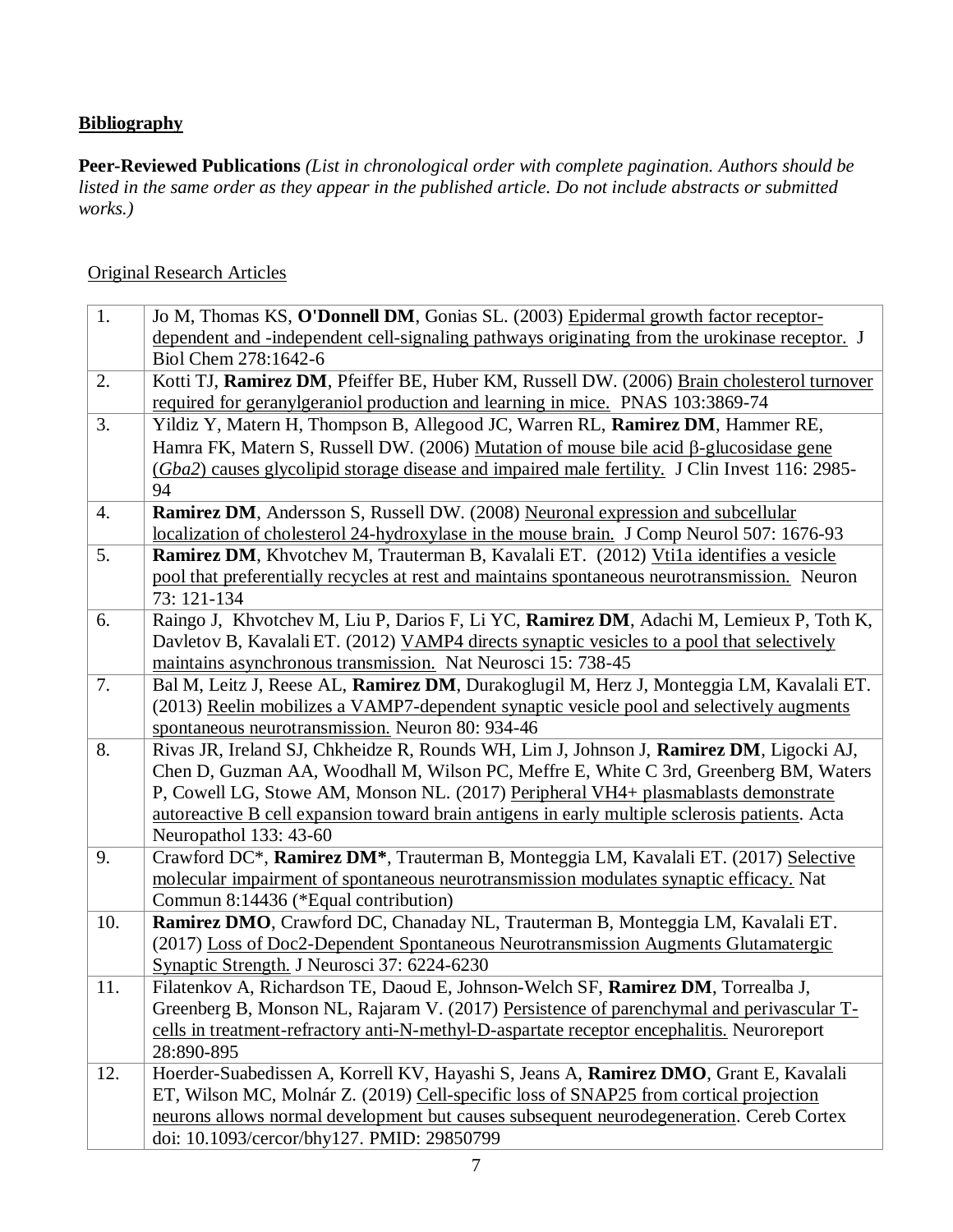| 13. | Hamner JJ, Carrick KS, Ramirez DMO, Corton MM. Gross and Histologic Relationships of the        |
|-----|-------------------------------------------------------------------------------------------------|
|     | Retropubic Urethra to Lateral Pelvic Sidewall and Anterior Vaginal Wall in Female Cadavers:     |
|     | Clinical Applications to Retropubic Surgery. (2018) Am J Obstet Gynecol 219:597 e1-597.e8       |
|     | (PMID: 30278172)                                                                                |
| 14. | Jackson LA, Ramirez DMO, Carrick KS, Pedersen R, Spirtos A, Corton MM. Gross and                |
|     | Histologic Anatomy of the Pelvic Ureter: Clinical Applications to Pelvic Surgery. (2019) Obstet |
|     | Gynecol 133: 896-904 (PMID: 30969205)                                                           |
| 15. | Jackson LA, Hare AM, Carrick KS, Ramirez DM, Hamner JJ, Corton MM. Anatomy,                     |
|     | Histology, and Nerve Density of Clitoris and Associated Structures: Clinical Applications to    |
|     | Vulvar Surgery. (2019) Am J Obstet Gynecol doi: 10.1016/j.ajog.2019.06.048 (PMID                |
|     | 31254525)                                                                                       |
| 16. | Poinsatte K, Betz D, Torres VO, Ajay AD, Mirza S, Selvaraj UM, Plautz EJ, Kong X, Gokhale       |
|     | S, Meeks JP, Ramirez DMO, Goldberg MP, Stowe AM. (2019) Visualization and                       |
|     | quantification of neural connectivity and neuroinflammation using serial two-photon             |
|     | tomography in the whole mouse brain. Front Neurosci 13:1055. doi: 10.3389/fnins.2019.01055      |
|     | (PMID: 31636534)                                                                                |
| 17. | Ortega SB, Torres VO, Latchney SE, Whoolery CW, Noorbhai IZ, Poinsatte K, Selvaraj UM,          |
|     | Benson MA, Meeuwissen AJ, Plautz EJ, Kong X, Ramirez DMO, Ajay AD, Meeks JP,                    |
|     | Goldberg MP, Monson N, Eisch AJ, Stowe AM. (2020) B cells migrate into remote brain areas       |
|     | and support neurogenesis and functional recovery after focal stroke in mice. PNAS 117:4983-     |
|     | 4993 (PMID: 32051245)                                                                           |
| 18. | Lin P, Ricagni NC, Horvath P, Ramirez D, Monteggia L, Kavalali E. (2020) VAMP4 maintains        |
|     | a Ca2+-sensitive pool of spontaneously recycling synaptic vesicles. J Neurosci 40: 5389-5401    |
|     | (PMID: 32532887)                                                                                |
| 19. | Jackson LA, Hare AM, Carrick KS, Ramirez DM, Hamner JJ, Corton MM. (2021) Reply to              |
|     | "Anatomy, histology, and nerve density of clitoris and associated structures: clinical          |
|     | applications to vulvar surgery" by Pin PG, Pin J. Am J Obstet Gynecol 224:124-125 doi:          |
|     | 10.1016/j.ajog.2020.08.113                                                                      |
| 20. | Abdullah KG, Buehler JD, Bird CE, Savani MR, Sternisha AC, Levitt MM, Li W, Ramirez             |
|     | DMO, Patel T, Garzon-Muvdi T, Barnett S, Zhang G, Ashley DM, Hatanpaa KJ, Richardson            |
|     | TE, McBrayer SK. Establishment and propagation of patient-derived organoid models of lower      |
|     | grade glioma. Neuro-oncology - Submitted June 2021, in revision September 2021.                 |
| 21. | Jacobe H, Zhu JL, Paniagua RT, Florez-Pollack S, Kunzler E, Teske N, Byekova Rainwater Y,       |
|     | Li Q-Z, Hosler G, Li W, Ramirez DMO, Monson NL. Autoantigen microarrays reveal myelin           |
|     | basic protein autoantibodies in morphea. Journal of Translational Medicine - submitted July     |
|     | 2021, in revision October 2021.                                                                 |

Reviews, Chapters, Monographs and Editorials

|    | Russell DW, Halford RW, Ramirez DM, Shah R, Kotti T. (2009) Cholesterol 24-hydroxylase:      |
|----|----------------------------------------------------------------------------------------------|
|    | an enzyme of cholesterol turnover in the brain. Annu Rev Biochem 78: 1017-1040               |
| 2. | Kavalali ET, Chung C, Khvotchev M, Leitz J, Nosyreva E, Raingo J, <b>Ramirez DM</b> . (2011) |
|    | Spontaneous neurotransmission: an independent pathway for neuronal signaling? Physiology     |
|    | (Bethesda) 26: 45-53                                                                         |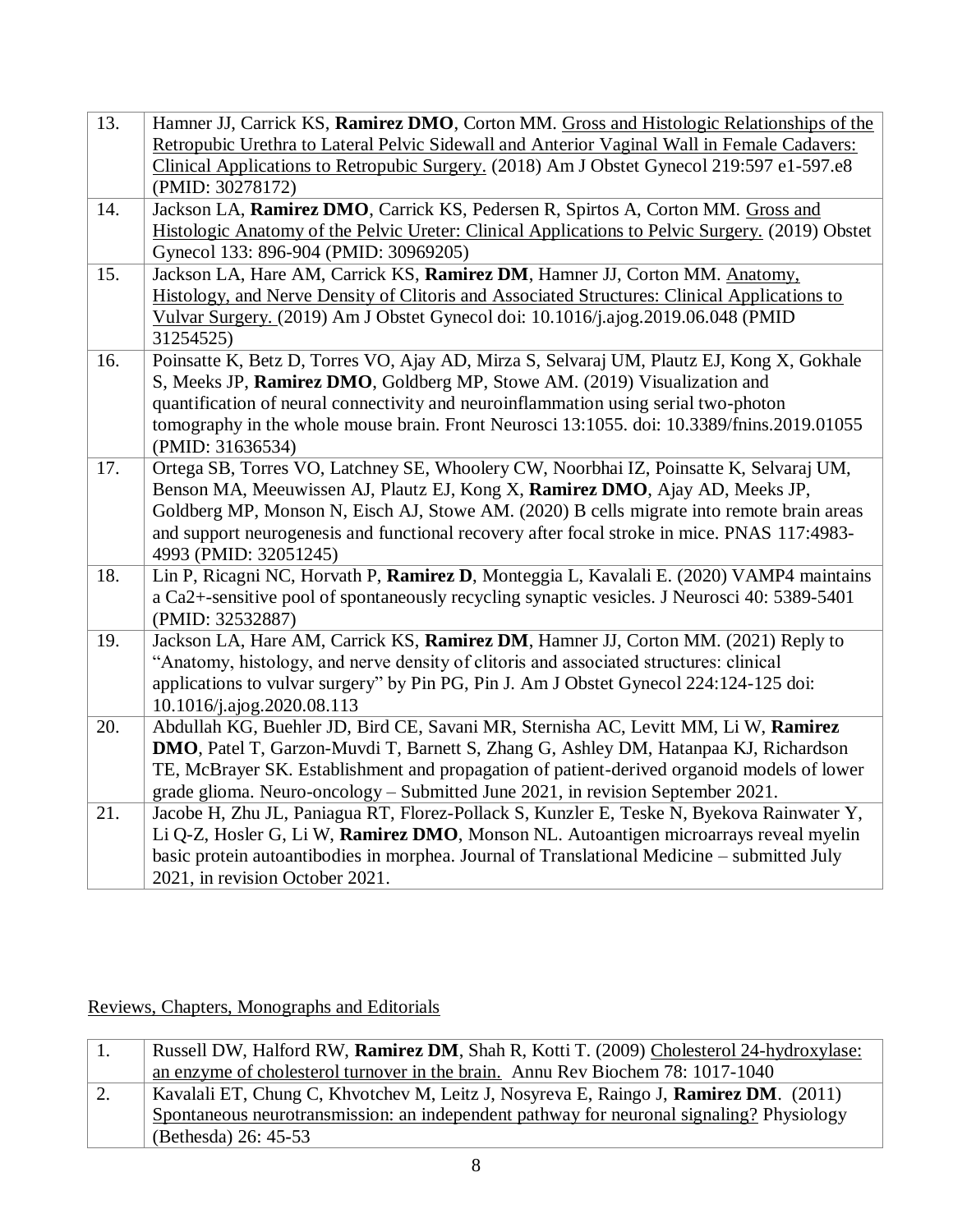| 3.               | <b>Ramirez DM, Kavalali ET.</b> (2011) Differential regulation of spontaneous and evoked    |
|------------------|---------------------------------------------------------------------------------------------|
|                  | neurotransmitter release at central synapses. Curr Opin Neurobiol 21: 275-82                |
| $\overline{4}$ . | <b>Ramirez DM,</b> Kavalali ET. (2012) The role of non-canonical SNAREs in synaptic vesicle |
|                  | recycling. Cell Logist 2: 20-27                                                             |
| 5.               | <b>Ramirez DMO</b> , Ajay DA, Goldberg MP and Meeks JP. (2019) Serial Multiphoton           |
|                  | Tomography and Analysis of Volumetric Images of the Mouse Brain. In: Hartveit E. (eds)      |
|                  | Multiphoton Microscopy. Neuromethods, vol 148. Humana, New York, NY. doi:                   |
|                  | https://doi.org/10.1007/978-1-4939-9702-2_9                                                 |

## **Abstracts**

| 1.               | Ramirez DM, Kotti TJ, Russell DW. Brain cholesterol turnover required for geranylgeraniol       |
|------------------|-------------------------------------------------------------------------------------------------|
|                  | production and learning in mice. Poster Presentation, ASBMB Annual Meeting, San Francisco,      |
|                  | CA, April 2006                                                                                  |
| 2.               | Ramirez DM, Kotti TJ, Russell DW. Subcellular localization and neuronal distribution of         |
|                  | cholesterol 24-hydroxylase. Poster Presentation, Society for Neuroscience Annual Meeting, San   |
|                  | Diego, CA, November 2007                                                                        |
| 3.               | Kotti, TJ, Ramirez DM, and Russell DW. Geranylgeraniol acts on NMDA receptor to affect          |
|                  | synaptic plasticity. Poster Presentation, Society for Neuroscience Annual Meeting, Chicago, IL, |
|                  | October 2009                                                                                    |
| $\overline{4}$ . | Ramirez DM, Khvotchev M, Trauterman B, and Kavalali ET. Vtila identifies a pool of              |
|                  | vesicles that preferentially recycles at rest and selectively maintains spontaneous             |
|                  | neurotransmission. Nanosymposium Oral Presentation, Society for Neuroscience Annual             |
|                  | Meeting, Washington, D.C., November 2011                                                        |
| 5.               | Ramirez DM, Khvotchev M, Trauterman B, Kavalali ET. Vtila identifies a vesicle pool which       |
|                  | selectively maintains spontaneous neurotransmission and signals to postsynaptic eukaryotic      |
|                  | elongation factor-2 kinase. Poster Presentation, Gordon Conference - Synaptic Transmission,     |
|                  | Waterville Valley, NH, July 2012                                                                |
| 6.               | Crawford DC, Ramirez DM, Trauterman B, Monteggia LM, Kavalali ET. The role of vtila-            |
|                  | and VAMP7-driven spontaneous vesicle fusion in synaptic plasticity. Poster presentation,        |
|                  | Society for Neuroscience Annual Meeting, Chicago, IL October 2015                               |
| 7.               | Ramirez DM, Ma L, Goldberg MP, Meeks JP. High-resolution, three-dimensional serial two-         |
|                  | photon tomography of whole mouse brains allows mapping of neuronal circuit alterations          |
|                  | following brain injury. Dynamic Poster Presentation, Society for Neuroscience Annual Meeting,   |
|                  | Chicago, IL October 2015                                                                        |
| 8.               | Ramirez DM, Goldberg MP, Meeks JP. High-resolution, three-dimensional serial two-               |
|                  | photon tomography of whole mouse brains allows mapping of neuronal circuit alterations          |
|                  | following brain injury. Poster Presentation, Texas FreshAIR Meeting, Austin, TX October 2016    |
| 9.               | Ramirez DM, Hernandez A, Bibb JA, Goldberg MP, Meeks JP. Circuit mapping in mouse               |
|                  | models of brain injury and disease by serial two-photon tomography. Poster Presentation,        |
|                  | Society for Neuroscience Annual Meeting, San Diego, CA November 2016.                           |
| 10.              | Poinsatte K, Gokhale S, Mirza SA, Ramirez DM, Kong X, Plautz EJ, Goldberg MP. High              |
|                  | throughput imaging of motor system connectivity in the mouse brain. Poster Presentation,        |
|                  | Society for Neuroscience Annual Meeting, San Diego, CA November 2016.                           |
| 11.              | Crawford DC, Ramirez DM, Trauterman B, Monteggia LM, Kavalali ET. Spontaneous                   |
|                  | neurotransmission driven by non-canonical vesicular SNAREs modulates synaptic                   |
|                  | plasticity. Poster Presentation, Society for Neuroscience Annual Meeting, San Diego, CA         |
|                  | November 2016.                                                                                  |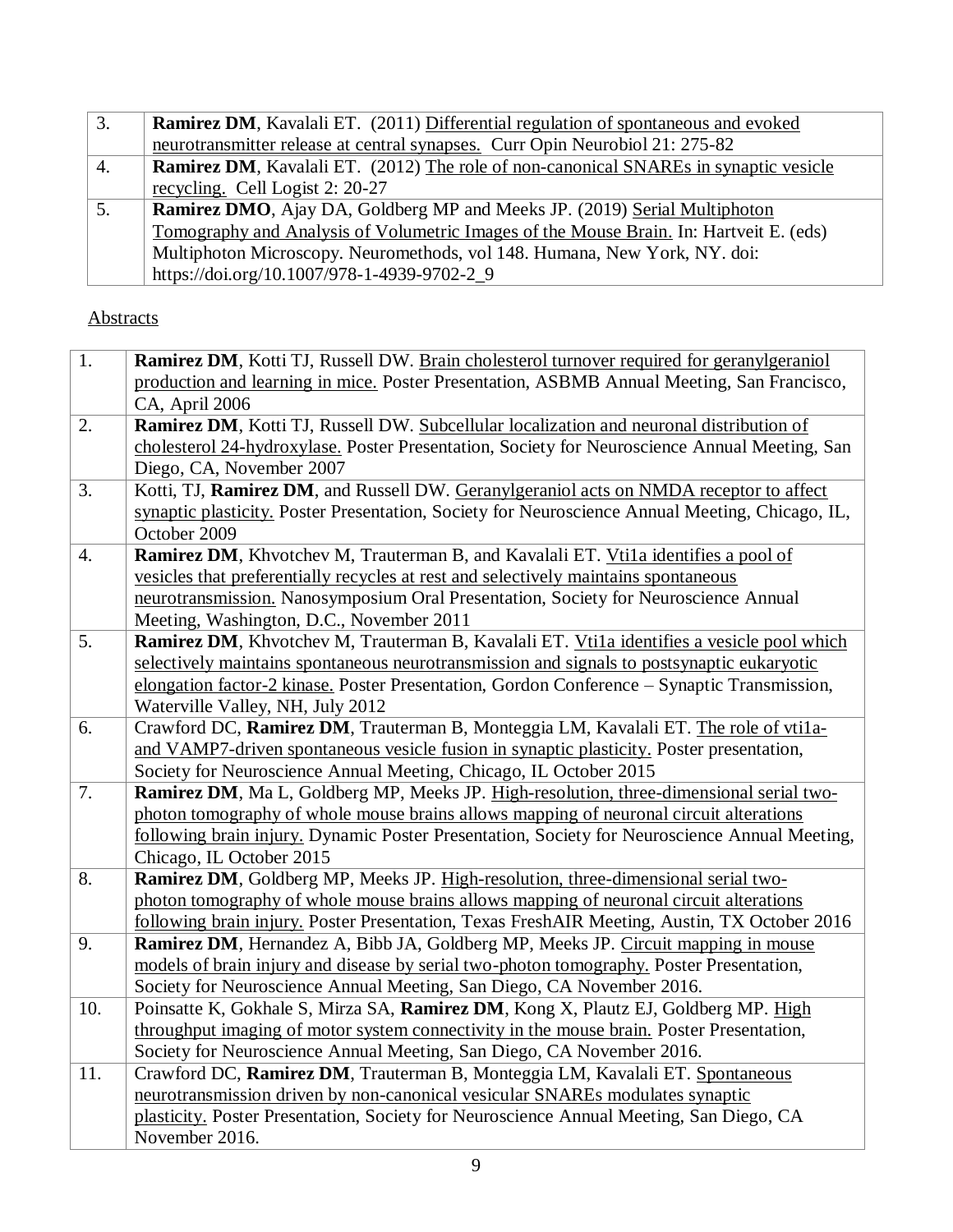| 12. | Hamner JJ, Carrick KS, Ramirez DMO, Corton MM. Gross and histologic relationships of the                                    |
|-----|-----------------------------------------------------------------------------------------------------------------------------|
|     | retropubic urethra to lateral pelvic sidewall and anterior vaginal wall in female cadavers:                                 |
|     | clinical applications to retropubic surgery. American Urogynecologic Society Annual Meeting,                                |
|     | Providence, RI October 2017.                                                                                                |
| 13. | Torres VO, Ortega SB, Ramirez DMO, Plautz EJ, Ingle L, Kong X, Stowe AM. B cells                                            |
|     | Migrate to Remote Areas Supporting Functional Recovery After Stroke. International Stroke                                   |
|     | Conference, Los Angeles, CA January 2018.                                                                                   |
| 14. | Hamner J, Ramirez D, Carrick K, McIntire D, Corton M. Nerve Density Assessment of                                           |
|     | Urethra, Paraurethral Tissue and Anterior Vaginal Wall using Immunohistochemistry &                                         |
|     | Automated Neuronal Axon Detection. Society of Gynecologic Surgeons Annual Scientific                                        |
|     | Meeting, Orlando, FL March 2018                                                                                             |
| 15. | Torres VO, Ortega SB, Ramirez DM, Ajay A, Plautz EJ, Kong X, Meeks JP, Goldberg MP,                                         |
|     | Stowe AM. B cells migrate to remote brain areas supporting functional recovery after stroke.                                |
|     | Neuroprotection Neurorepair meeting, Dresden, Germany October 2018.                                                         |
| 16. | Jackson LA, Pedersen R, Ramirez DMO, Carrick KS, Spirtos A, Corton, MM. Gross and                                           |
|     | Histologic Anatomy of the Pelvic Ureter: Clinical Applications to Pelvic Surgery. American                                  |
|     | Urogynecologic Society Annual Meeting, Chicago, IL October 2018.                                                            |
| 17. | Ramirez DMO, Ajay DA, Torres VO, Stowe AM, Goldberg MP, and Meeks JP. An automated                                          |
|     | image analysis pipeline for registration and quantification of volumetric serial two-photon                                 |
|     | images in animal models of brain injury and disease. Dynamic poster presentation, Society for                               |
|     | Neuroscience Annual Meeting, San Diego, CA November 2018.                                                                   |
| 18. | Jackson LA, Hare AM, Carrick KS, Ramirez DMO, Hamner JJ, Corton MM. Anatomy of                                              |
|     | Clitoris and Associated Neurovascular Structures: Clinical Applications to Vulvar Surgery. Oral                             |
|     | Presentation, 45 <sup>th</sup> Annual Scientific Meeting of the Society of Gynecologic Surgeons (SGS),<br>Tucson, AZ (2019) |
| 19. | Poinsatte K, Ramirez DM, Ajay A, Betz D, Plautz EJ, Kong X, Meeks JP, Goldberg MP.                                          |
|     | Whole-Brain Visualization and Quantification of Region-Specific Neuroplasticity and Axonal                                  |
|     | Connectivity Using Serial Two-Photon Tomography. 29 <sup>th</sup> International Symposium on Cerebral                       |
|     | Blood Flow, Metabolism and Function. Yokohama, Japan July 2019                                                              |
| 20. | Poinsatte K*, Torres V*, Ajay A, Plautz EJ, Kong X, Meeks JP, Goldberg MP, Ramirez DMO,                                     |
|     | Stowe AM. Visualization and Quantification of CD8+ T Cell Diapedesis Into the Ischemic                                      |
|     | Brain. 29th International Symposium on Cerebral Blood Flow, Metabolism and Function.                                        |
|     | Yokohama, Japan July 2019                                                                                                   |
| 21. | Ajay AD, Ramirez DMO, Poinsatte K, Goldberg MP, Meeks JP. Computational Methods for                                         |
|     | Registration and Analysis of Whole Brain Volumetric Image Data Acquired via Serial Two-                                     |
|     | Photon Tomography. Society for Neuroscience Annual Meeting, Chicago, IL October 2019.                                       |
| 22. | <b>Ramirez DMO</b> , Davenport E, Goldberg MP. Neurosphere 360°: An Immersive Voyage into the                               |
|     | Brain. Brain Awareness Campaign Event, Society for Neuroscience Annual Meeting, Chicago,                                    |
|     | IL October 2019.                                                                                                            |
| 23. | Poinsatte K, Ramirez DM, Ajay A, Betz D, Plautz E, Kong X, Meeks JP, Stowe A, Goldberg                                      |
|     | MP. Visualization and Quantification of Post-Stroke Neural Connectivity in Mice Using Serial                                |
|     | Two-Photon Tomography. International Stroke Conference 2020. Los Angeles, CA Feb 2020.                                      |
| 24. | Schneider L*, Irani A, Ajay A, Plautz E, Kong X, Ramirez D, Goldberg M. A Machine                                           |
|     | Learning Pipeline to Measure Whole Brain Vascular Amyloid in Transgenic Mice Using Serial                                   |
|     | Two Photon Tomography. International CAA Conference (virtual), September 30-October 1,                                      |
|     | 2020. *winner of best poster award                                                                                          |